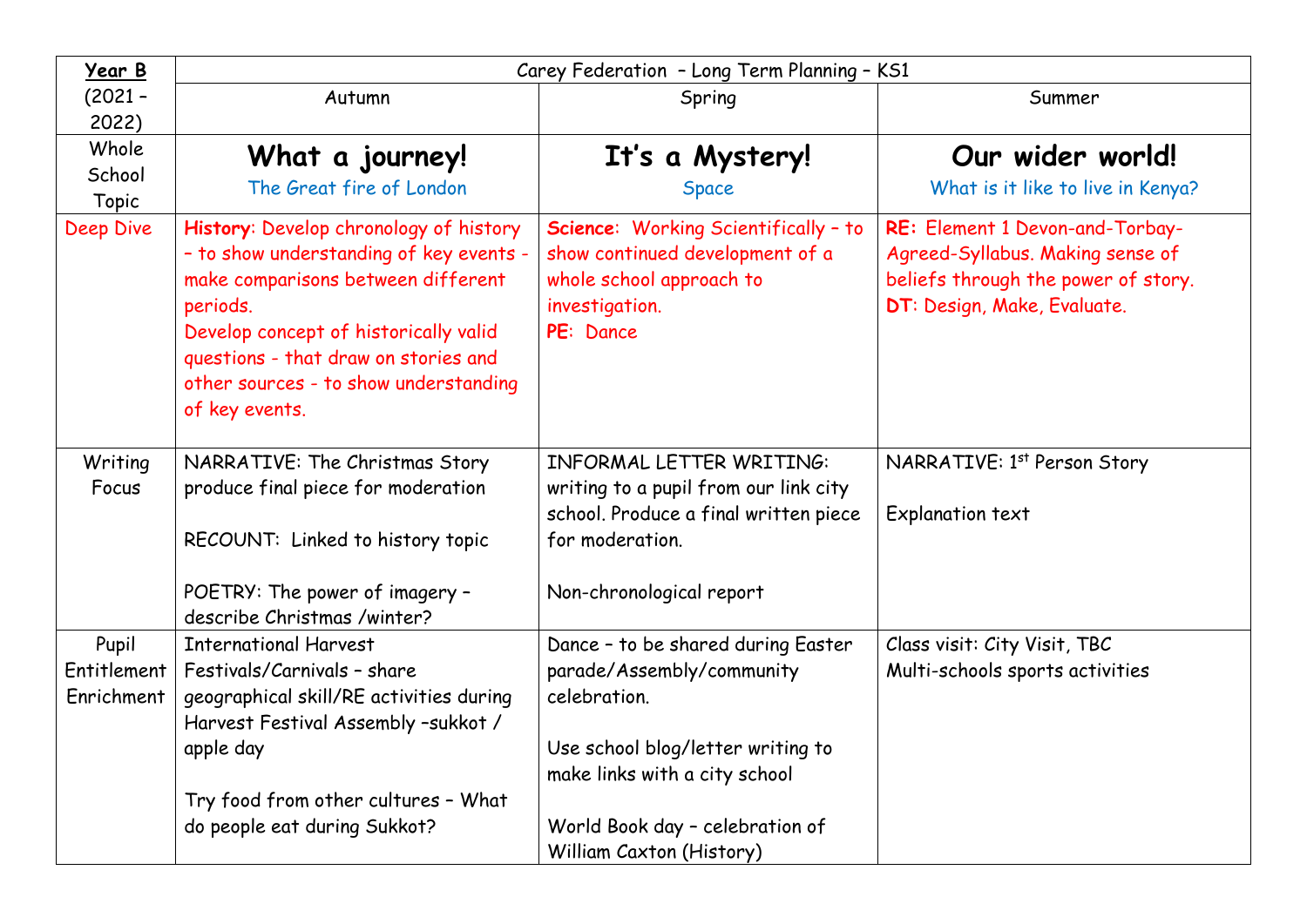|                  | the world?                                                                                                                                                                                  | Is Christmas celebrated everywhere in |                                                                                                                                                                                                                                                |                                                                                                                                                                                                                                                   |        |
|------------------|---------------------------------------------------------------------------------------------------------------------------------------------------------------------------------------------|---------------------------------------|------------------------------------------------------------------------------------------------------------------------------------------------------------------------------------------------------------------------------------------------|---------------------------------------------------------------------------------------------------------------------------------------------------------------------------------------------------------------------------------------------------|--------|
| English          | Narrative - Journey to school? (2)<br>Factual Recount - GFOL<br>Poetry - Christmas poems - On the<br>road, teaching sequence. (2)<br>Narrative - traditional tales<br>(comparisons & links) |                                       | Narrative - How to catch a star-<br>Oliver Jeffers<br>Non-chronological report - space<br>facts - I like outer space- Angelia<br>Aylmore<br>The way back home -Oliver Jeffers<br>- Letter writing.<br>Poetry - Space poems<br>Personal stories | Narrative - Lalia and the secret rain<br>(Link to Geog / Kenya)<br>Explanation text/instruction - link to<br>DT '10 Pomegranate Street'.<br>Chronological report /explanation -<br>match report.<br>Personal stories -<br>Poetry - The train ride |        |
| Reading<br>Genre |                                                                                                                                                                                             |                                       |                                                                                                                                                                                                                                                |                                                                                                                                                                                                                                                   |        |
|                  |                                                                                                                                                                                             |                                       |                                                                                                                                                                                                                                                |                                                                                                                                                                                                                                                   |        |
| Maths            |                                                                                                                                                                                             | Year 1.                               | Year 1                                                                                                                                                                                                                                         |                                                                                                                                                                                                                                                   | Year 1 |
|                  | Wks 1-4 Number: Place value within 10<br>Wks 5-8 Addition and subtraction<br>within 10<br>Wks 5-8 Addition and subtraction<br>within 10                                                     |                                       | <b>Wks 1-4</b><br>Number: Addition and Subtraction<br>(within 20)<br><b>Wks 5-7</b><br>Number and place value within 20                                                                                                                        | <b>Wks 1-3</b><br>Number: multiplication and division<br>Wks 4-5 fractions<br>Wk 6 Geometry - position and direction<br>Wk 7-8 Number and place value within                                                                                      |        |
|                  |                                                                                                                                                                                             |                                       |                                                                                                                                                                                                                                                |                                                                                                                                                                                                                                                   |        |
|                  | 20                                                                                                                                                                                          |                                       | <b>Wks 5-7</b>                                                                                                                                                                                                                                 | Wk 10 -11 Time                                                                                                                                                                                                                                    |        |
|                  |                                                                                                                                                                                             |                                       | Number and place value within 20                                                                                                                                                                                                               | Week 12 consolidation                                                                                                                                                                                                                             |        |
|                  | consolidation                                                                                                                                                                               |                                       | (multiples of 2, 5s and 10s to be<br>included)                                                                                                                                                                                                 |                                                                                                                                                                                                                                                   |        |
|                  |                                                                                                                                                                                             |                                       |                                                                                                                                                                                                                                                |                                                                                                                                                                                                                                                   |        |
|                  | Wks 9 Geometry: Shape<br>Wks 10-11 Number Place value within<br>Week 12 Progress check and<br>Year 2.                                                                                       |                                       | (multiples of 2, 5s and 10s to be<br>included)<br><b>Wks 8-9</b>                                                                                                                                                                               | 100<br>Wk 9 Measurement Money<br>Year 2<br>Wk 1-3                                                                                                                                                                                                 |        |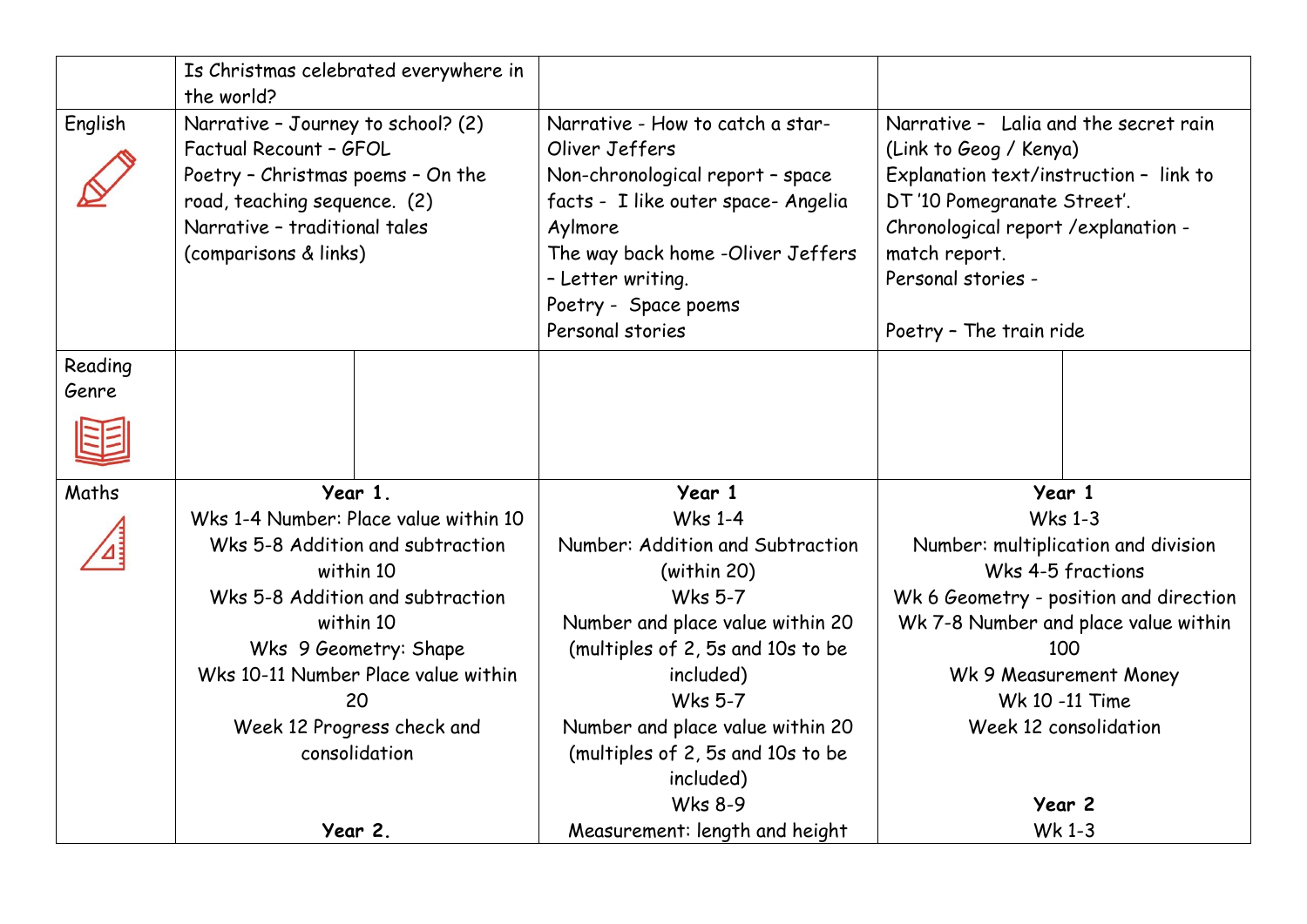|                         | Wk 1-3                                |                                     | Position and direction                    |
|-------------------------|---------------------------------------|-------------------------------------|-------------------------------------------|
|                         | Number place value                    | Wks 10 and 11 measurement weight    | Wk 4-5                                    |
|                         | <b>Wk 4-8</b>                         | and volume.                         | Problem solving and efficient methods     |
|                         | Addition/Subtraction                  |                                     | Wk 6-7                                    |
|                         | Wk 9-10                               | Year 2                              | Time                                      |
|                         | Measurement/Money                     | Wk 1-2                              | Wk 8-10                                   |
|                         | Wk 11-12                              | Multiplication/ division            | Mass, capacity and temperature            |
|                         | Multiplication / Division             | Wk 3-4                              | Wk 11-12                                  |
|                         |                                       | <b>Statistics</b>                   | Investigations                            |
|                         |                                       | Wk 5-7                              |                                           |
|                         |                                       | Properties of shape                 |                                           |
|                         |                                       | Wk 8-10                             |                                           |
|                         |                                       | Fractions                           |                                           |
|                         |                                       | <b>Wk 11</b>                        |                                           |
|                         |                                       | Measurement                         |                                           |
|                         |                                       | <b>Wk 12</b>                        |                                           |
|                         |                                       | Consolidation                       |                                           |
| History                 | Events beyond living memory - Great   | Events beyond living memory &       | Changes - How has transport changed?      |
|                         | fire of London. Develop understanding | Significant individuals             | Railways- train travel                    |
| $\overline{\text{III}}$ | of chronology. Make comparison        | First man on the moon. Astronauts,  | Significant individual - George           |
|                         | between different periods.            | <b>Tim Peake</b>                    | Stevenson. Ashwater station (1887)        |
|                         |                                       |                                     | Halwill (1886) - Junction                 |
|                         |                                       | World Book day, April 23rd-         |                                           |
|                         |                                       | celebration of William Caxton       |                                           |
|                         |                                       | (History)                           |                                           |
|                         |                                       |                                     |                                           |
| Geography               | Place knowledge: Journey to school    | Locational knowledge of the UK.     | Locational knowledge: Where is Kenya?     |
|                         | Human and physical features of the    | Identify characteristics of the 4   | Similarities and differences with Africa. |
|                         | local area e.g. village, moorland,    | countries and capital cities of the |                                           |
|                         | beaches, town, countryside.           | UK and its surrounding seas.        |                                           |
|                         | (Landmarks)                           |                                     |                                           |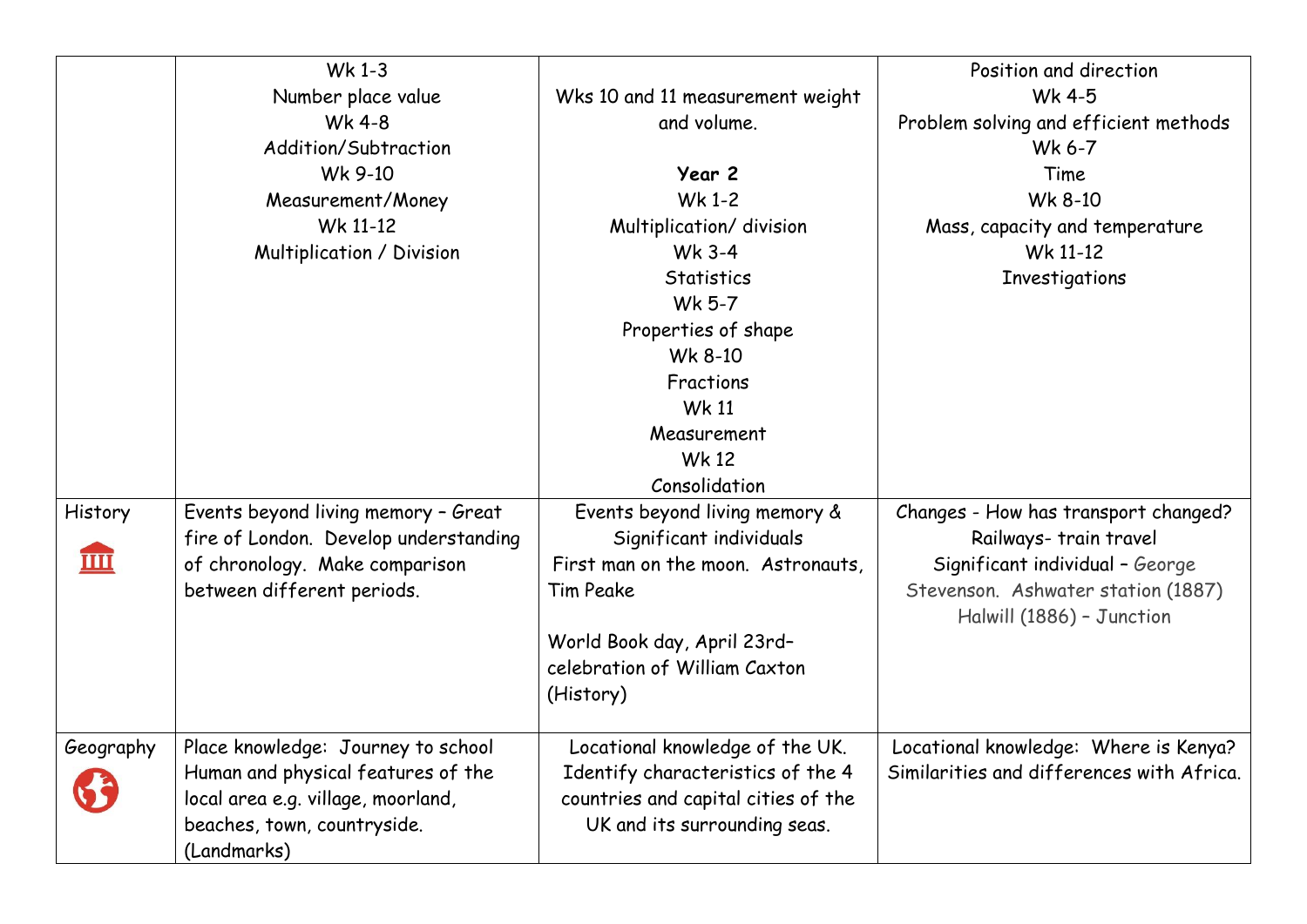|                            | Find Israel on the map - what is it like<br>in Israel? Link to RE (Jewish festival<br>of Sukkot) |                                             | Use simple field work and<br>observation skills to study the<br>geography of their school and<br>grounds and the key human and<br>physical features of its surrounding<br>environment (Link to Wild tribe) |                              |                                                 |                                     |  |
|----------------------------|--------------------------------------------------------------------------------------------------|---------------------------------------------|------------------------------------------------------------------------------------------------------------------------------------------------------------------------------------------------------------|------------------------------|-------------------------------------------------|-------------------------------------|--|
| Art and                    | Yr 2 Drawing e.g.                                                                                | Yr 1 Collage e.g.                           | Yr 2 Painting - secondary colours e.g.                                                                                                                                                                     |                              | Yr 1 textile / prints.                          |                                     |  |
| Design                     | Rembrandt                                                                                        | Lee Krasner                                 | Pete Mckee, Monet                                                                                                                                                                                          |                              | Artists - Cas Holmes, Richard Tuttle.           |                                     |  |
|                            | /Seurat                                                                                          | Houses                                      | Also Peter Brugel - painter                                                                                                                                                                                |                              |                                                 |                                     |  |
| <b>631</b>                 | <b>Houses</b>                                                                                    | Three little Pig                            |                                                                                                                                                                                                            |                              |                                                 |                                     |  |
|                            |                                                                                                  | houses                                      |                                                                                                                                                                                                            |                              |                                                 |                                     |  |
| <b>DT</b>                  | Yr 1 Structures                                                                                  |                                             |                                                                                                                                                                                                            | Yr 2 Food and nutrition - 10 |                                                 | Mechanisms - Moving parts & levers, |  |
| $\mathcal{N}^{\mathsf{o}}$ | link to GFoL                                                                                     |                                             | Pomegrante street (link to English)                                                                                                                                                                        |                              | pivots & sliders                                |                                     |  |
| Science<br>$\bigotimes$    | Yr 2 Animals incl<br>human - identify<br>(carnivore,<br>herbivore,<br>omnivore)                  | Yr 1 Seasonal<br>changes - length of<br>day | Yr 2 Everyday<br>materials -<br>Properties of<br>materials                                                                                                                                                 | Seasonal changes             | Yr 2 Plants -<br>Growing<br><b>Bulbs /seeds</b> | Seasonal changes                    |  |
| Computing                  | 1.1 We are                                                                                       | Switched on                                 | Switched on                                                                                                                                                                                                | Switched on                  | Digital literacy - using technology, word       |                                     |  |
|                            | treasure hunters                                                                                 | computing: 1.3 We                           | computing: 2.1                                                                                                                                                                                             | computing: 2.2               |                                                 | processing, storing photographs,    |  |
|                            |                                                                                                  | are painters                                | We are                                                                                                                                                                                                     | We are game                  |                                                 | creating a presentation.            |  |
|                            |                                                                                                  |                                             | astronauts                                                                                                                                                                                                 | testers                      |                                                 |                                     |  |
| Music                      | Special occasions, exploring                                                                     |                                             | Exploring and combining sounds                                                                                                                                                                             |                              | Big sing                                        |                                     |  |
| ᄓ                          | instruments                                                                                      |                                             | In Groove/Round & round)                                                                                                                                                                                   |                              |                                                 | (Zoo time & Friendship song)        |  |
|                            |                                                                                                  | (Hey you / Banana rap)                      |                                                                                                                                                                                                            |                              |                                                 |                                     |  |
|                            |                                                                                                  | Sing Sukkot songs e.g. Hinei Ma Tov."       |                                                                                                                                                                                                            |                              |                                                 |                                     |  |